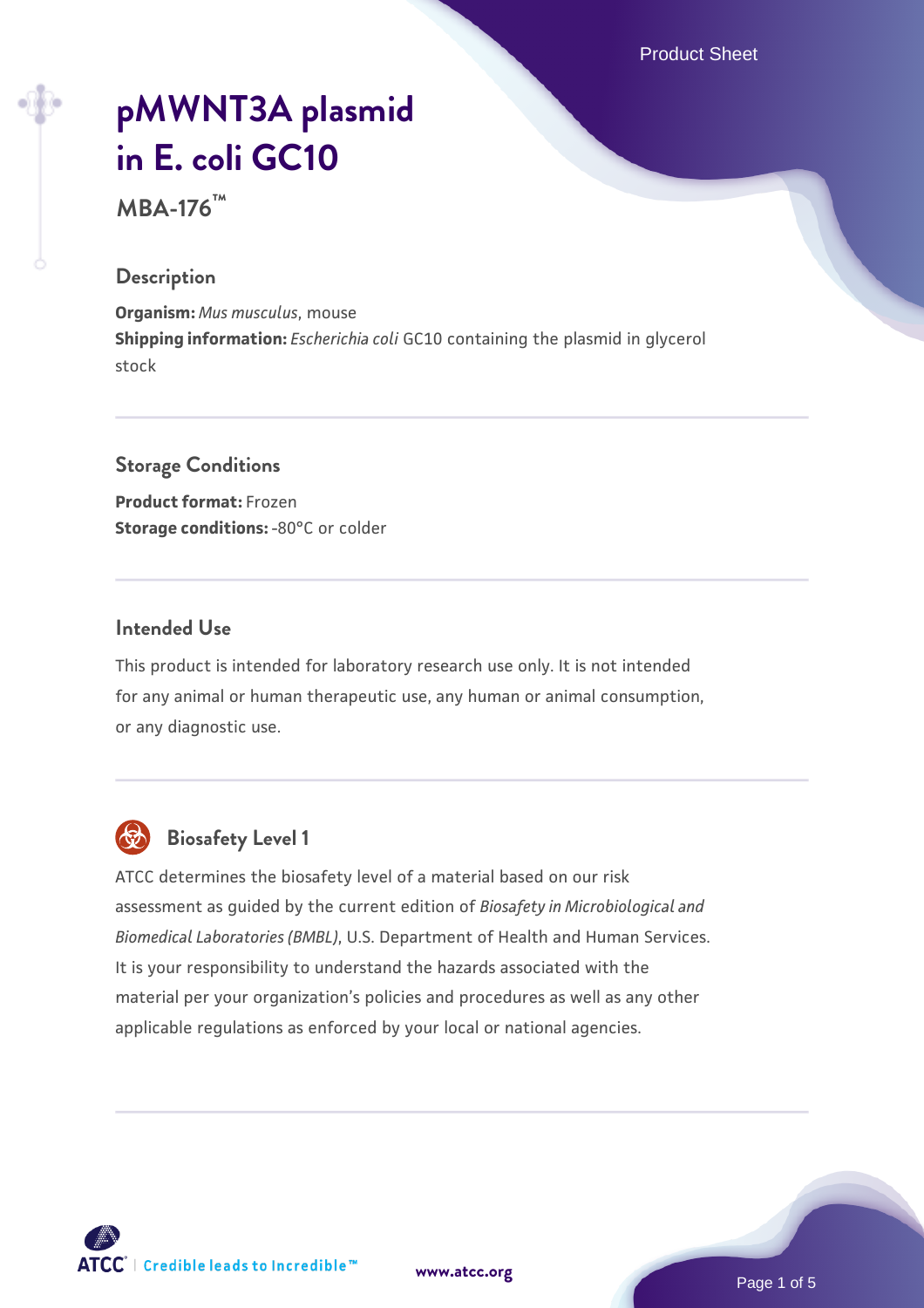### **[pMWNT3A plasmid in E. coli GC10](https://www.atcc.org/products/mba-176)** Product Sheet

**MBA-176**

#### **Certificate of Analysis**

For batch-specific test results, refer to the applicable certificate of analysis that can be found at www.atcc.org.

**Insert Information Insert size (kb):** 1.45 **Type of DNA:** cDNA **Insert information:** Gene: Wingless-type MMTV integration site family member 3A, Wnt-3A Source: Mus musculus **Gene product:** wingless-related MMTV integration site 3A

#### **Vector Information**

**Construct size (kb):** 4.65 **Vector information:** Insert site: EcoRI

#### **Growth Conditions**

**Medium:**  [ATCC Medium 1227: LB Medium \(ATCC medium 1065\) with 50 mcg/ml](https://www.atcc.org/-/media/product-assets/documents/microbial-media-formulations/1/2/2/7/atcc-medium-1227.pdf?rev=581c98603b3e4b29a6d62ee0ba9ca578) [ampicillin](https://www.atcc.org/-/media/product-assets/documents/microbial-media-formulations/1/2/2/7/atcc-medium-1227.pdf?rev=581c98603b3e4b29a6d62ee0ba9ca578)

#### **Material Citation**

If use of this material results in a scientific publication, please cite the material in the following manner: pMWNT3A plasmid in E. coli GC10 (ATCC MBA-176)

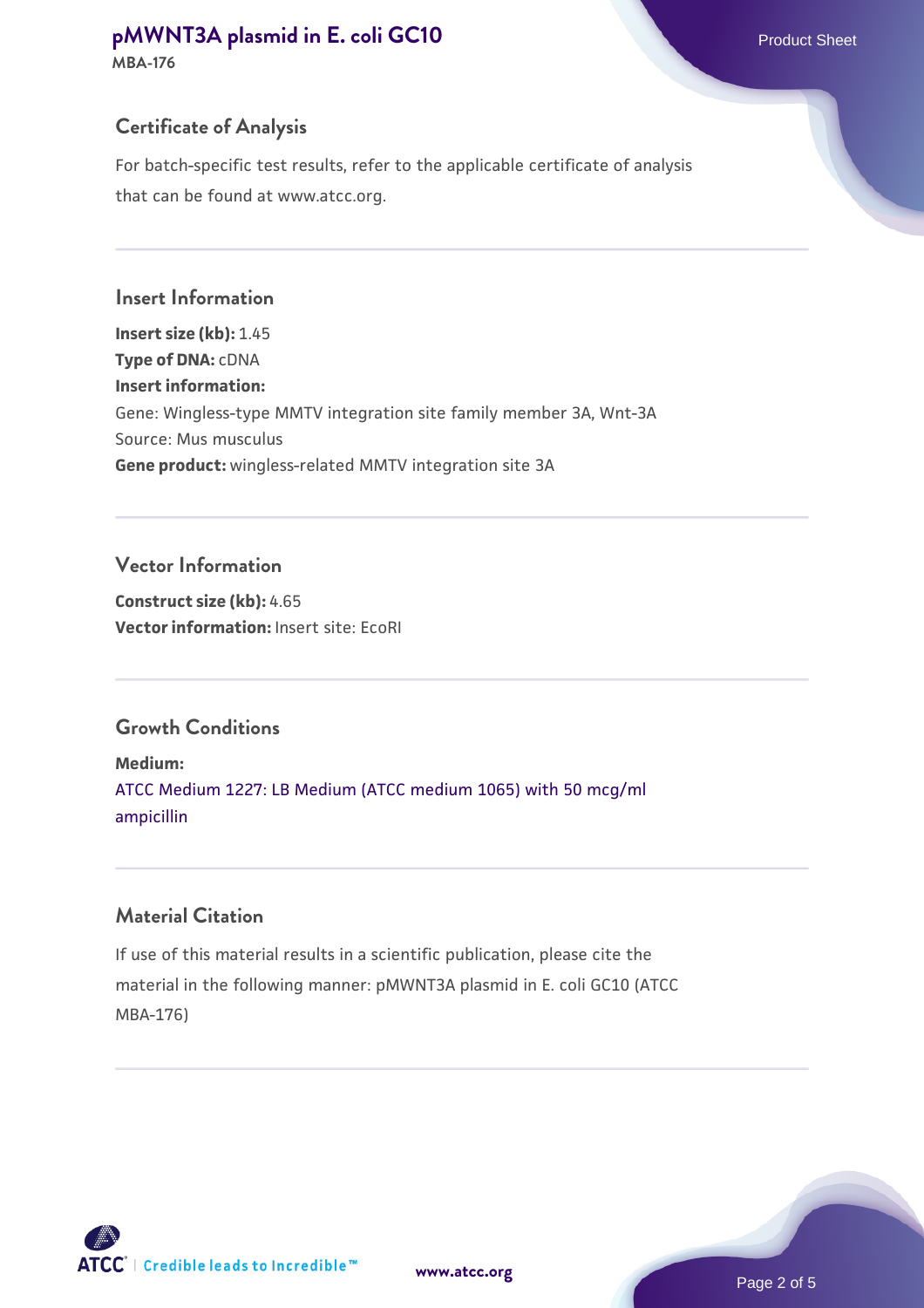#### **[pMWNT3A plasmid in E. coli GC10](https://www.atcc.org/products/mba-176)** Product Sheet

**MBA-176**

#### **References**

References and other information relating to this material are available at www.atcc.org.

#### **Warranty**

The product is provided 'AS IS' and the viability of ATCC® products is warranted for 30 days from the date of shipment, provided that the customer has stored and handled the product according to the information included on the product information sheet, website, and Certificate of Analysis. For living cultures, ATCC lists the media formulation and reagents that have been found to be effective for the product. While other unspecified media and reagents may also produce satisfactory results, a change in the ATCC and/or depositor-recommended protocols may affect the recovery, growth, and/or function of the product. If an alternative medium formulation or reagent is used, the ATCC warranty for viability is no longer valid. Except as expressly set forth herein, no other warranties of any kind are provided, express or implied, including, but not limited to, any implied warranties of merchantability, fitness for a particular purpose, manufacture according to cGMP standards, typicality, safety, accuracy, and/or noninfringement.

#### **Disclaimers**

This product is intended for laboratory research use only. It is not intended for any animal or human therapeutic use, any human or animal consumption, or any diagnostic use. Any proposed commercial use is prohibited without a license from ATCC.

While ATCC uses reasonable efforts to include accurate and up-to-date information on this product sheet, ATCC makes no warranties or representations as to its accuracy. Citations from scientific literature and

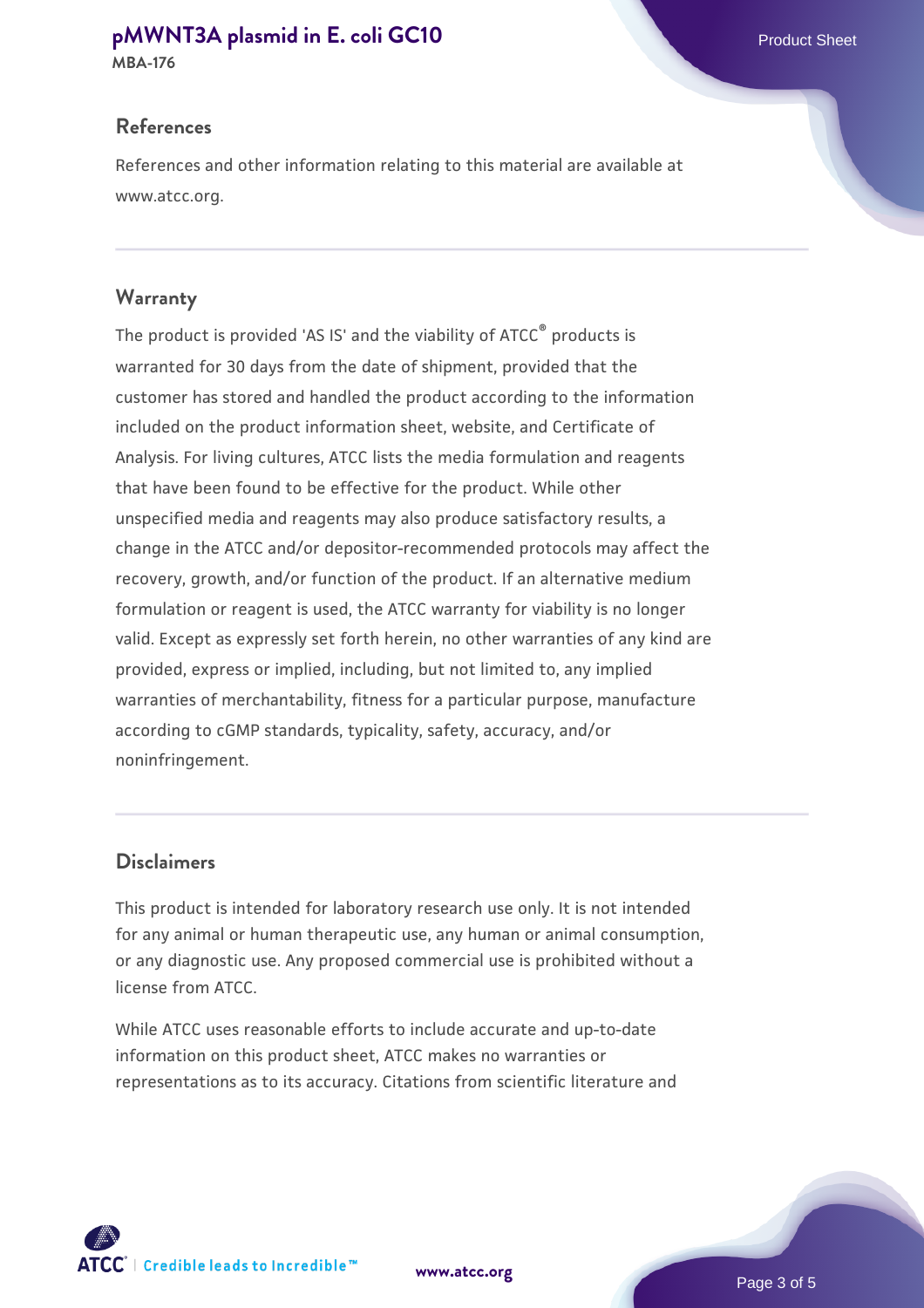patents are provided for informational purposes only. ATCC does not warrant that such information has been confirmed to be accurate or complete and the customer bears the sole responsibility of confirming the accuracy and completeness of any such information.

This product is sent on the condition that the customer is responsible for and assumes all risk and responsibility in connection with the receipt, handling, storage, disposal, and use of the ATCC product including without limitation taking all appropriate safety and handling precautions to minimize health or environmental risk. As a condition of receiving the material, the customer agrees that any activity undertaken with the ATCC product and any progeny or modifications will be conducted in compliance with all applicable laws, regulations, and guidelines. This product is provided 'AS IS' with no representations or warranties whatsoever except as expressly set forth herein and in no event shall ATCC, its parents, subsidiaries, directors, officers, agents, employees, assigns, successors, and affiliates be liable for indirect, special, incidental, or consequential damages of any kind in connection with or arising out of the customer's use of the product. While reasonable effort is made to ensure authenticity and reliability of materials on deposit, ATCC is not liable for damages arising from the misidentification or misrepresentation of such materials.

Please see the material transfer agreement (MTA) for further details regarding the use of this product. The MTA is available at www.atcc.org.

#### **Copyright and Trademark Information**

© ATCC 2021. All rights reserved. ATCC is a registered trademark of the American Type Culture Collection.

#### **Revision**

This information on this document was last updated on 2021-05-20